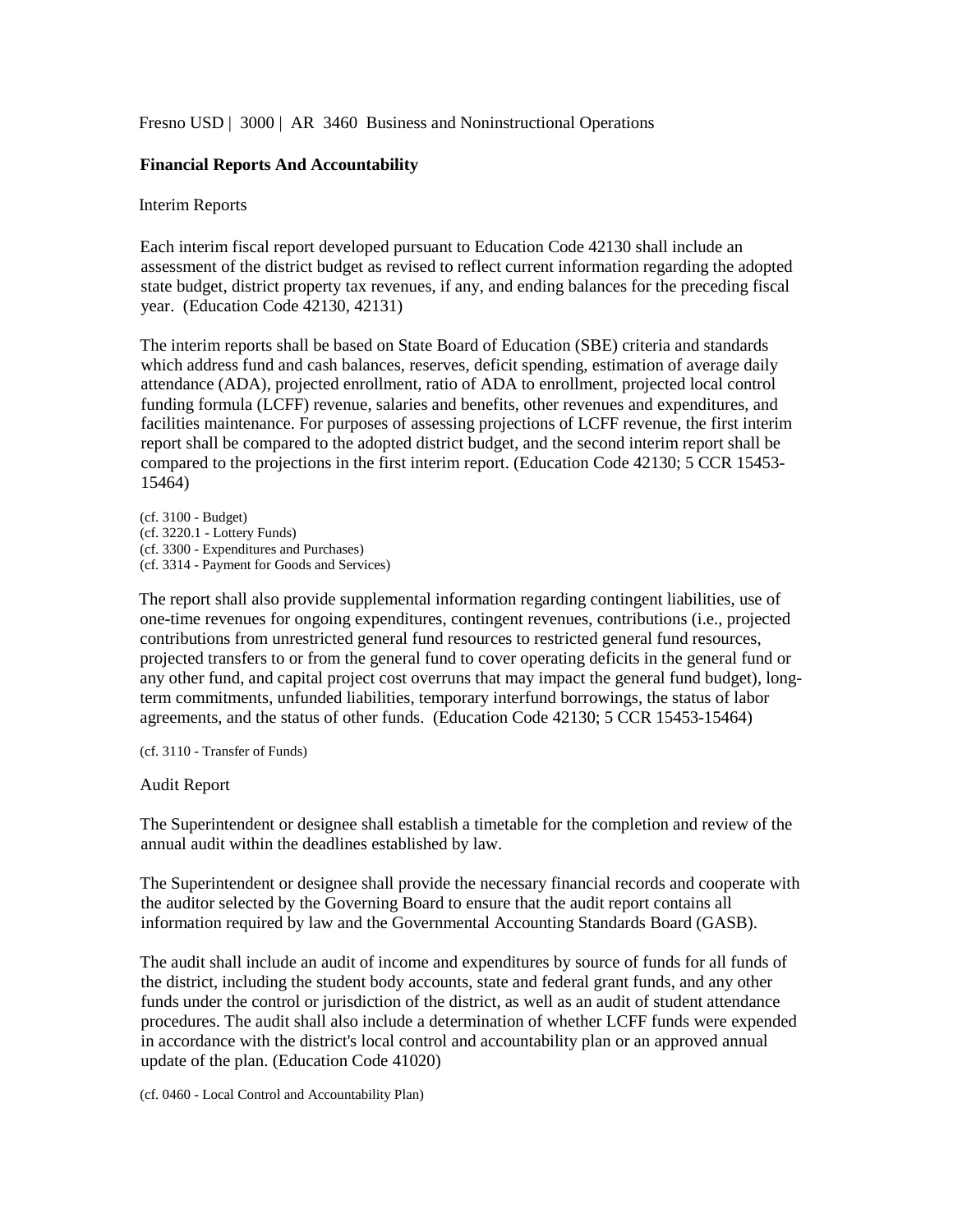(cf. 3230 - Federal Grant Funds) (cf. 3430 - Investing) (cf. 3451 - Petty Cash Funds) (cf. 3452 - Student Activity Funds) (cf. 3551 - Food Service Operations/Cafeteria Fund)

The Superintendent or designee shall establish a timetable for the completion and review of the audit within the deadlines established by law. To conduct the audit, the Board shall select a certified public accountant, or public accountant licensed by the State Board of Accountancy, from among those deemed qualified by the State Controller.

The Board shall not select any public accounting firm to provide audit services if the lead audit partner or coordinating audit partner having primary responsibility for the audit or the audit partner responsible for reviewing the audit has performed audit services for the district in each of the six previous fiscal years.

If the district participates in the school district of choice program to accept interdistrict transfers, the Superintendent or designee shall notify the auditor, prior to the commencement of the audit, that the audit must include a review of the district's compliance with specified program requirements. (Education Code 48301)

#### (cf. 5117 - Interdistrict Attendance)

If an audit finding results in the district being required to repay an apportionment or pay a penalty, the district may appeal the finding to the Education Audit Appeals Panel by making an informal summary appeal within 30 days of receiving the final audit report or initiating a formal appeal within 60 days of receiving the report. (Education Code 41344, 41344.1)

While a public accounting firm is performing the audit of the district, it shall not provide any nonauditing, management or other consulting services for the district except as provided in Government Accounting Standards, Amendment #3, published by the U.S. Government Accounting Office. (Education Code 41020)

### Fund Balance

In accordance with GASB Statement 54, external financial reports shall report fund balances in the general fund within the following classifications based on the relative strength of constraints placed on the purposes for which resources can be used:

1. Nonspendable fund balance, including amounts that are not expected to be converted to cash, such as resources that are not in a spendable form or are legally or contractually required to be maintained intact

2. Restricted fund balance, including amounts constrained to specific purposes by their providers or by law

3. Committed fund balance, including amounts constrained to specific purposes by the Board

4. Assigned fund balance, including amounts which the Board or its designee intends to use for a specific purpose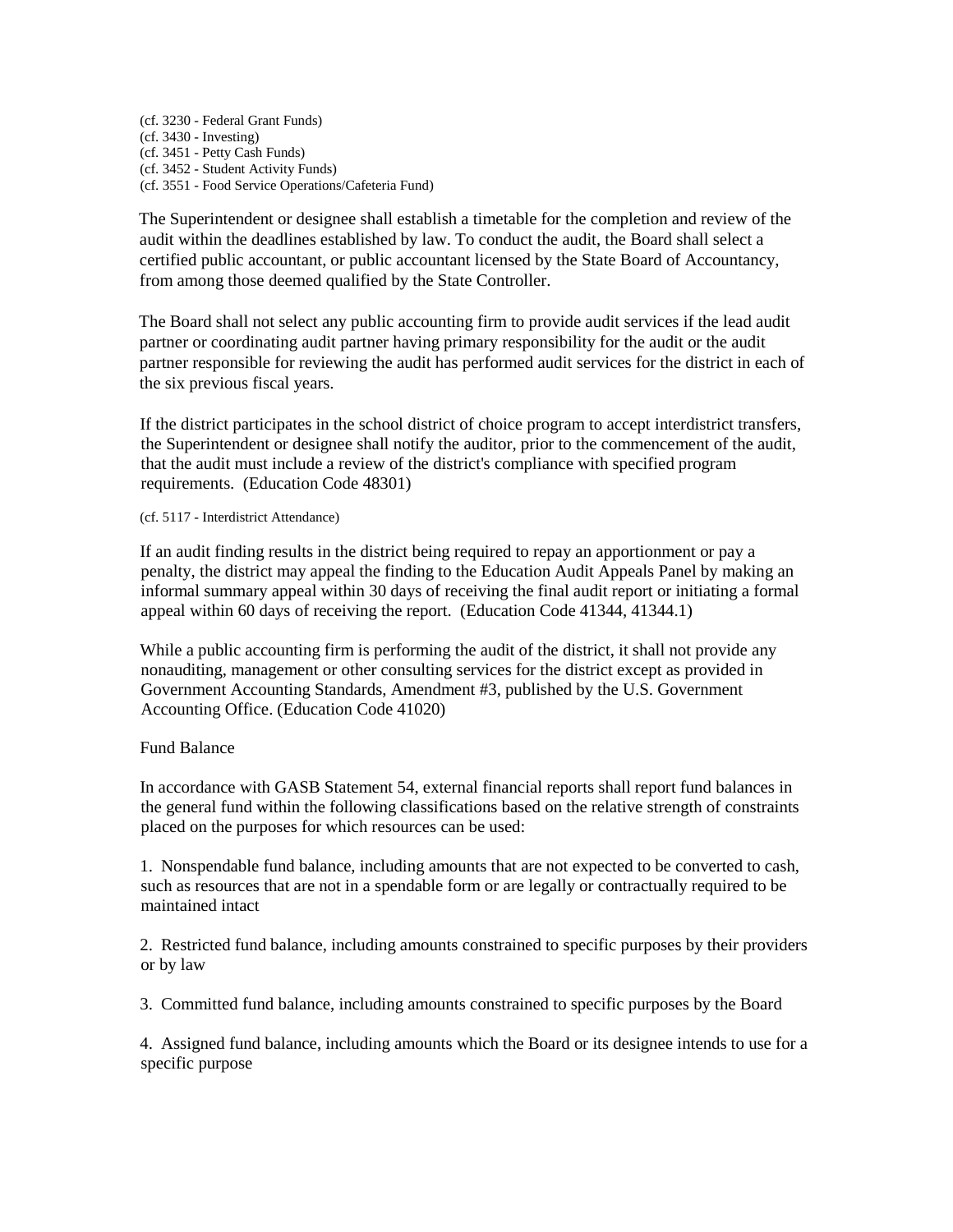5. Unassigned fund balance, including amounts that are available for any purpose

Negative Balance Report

Whenever the district reports a negative unrestricted fund balance or a negative cash balance in its annual budget or annual audit report, it shall include in the budget a statement that identifies the reasons for the negative unrestricted fund balance or negative cash balance and the steps that have been taken to ensure that the negative balance will not occur at the end of the current fiscal year. (Education Code 42127.5)

Non-Voter-Approved Debt Report

Upon approval by the Board to proceed with the issuance of revenue bonds or any agreement for financing school construction pursuant to Education Code 17170-17199.5, the Superintendent or designee shall notify the County Superintendent of Schools and the county auditor. The Superintendent or designee shall provide the Board, the county auditor, the County Superintendent, and the public with related repayment schedules and evidence of the district's ability to repay the obligation. (Education Code 17150)

(cf. 7214 - General Obligation Bonds)

When the Board is considering the issuance of certificates of participation and other debt instruments that are secured by real property and do not require the approval of the voters of the district, the Superintendent or designee shall provide notice to the County Superintendent and county auditor no later than 30 days before the Board's approval to proceed with issuance. The Superintendent or designee shall provide the Board, the county auditor, the County Superintendent, and the public with information necessary to assess the anticipated effect of the debt issuance, including related repayment schedules, evidence of the district's ability to repay the obligation, and the issuance costs. (Education Code 17150.1)

Other Postemployment Benefits Report

In accordance with Governmental Accounting Standards Board Statement 75 the district's financial statements shall report the expense of nonpension other postemployment benefits (OPEBs) on an accrual basis over retirees' active working lifetime, as determined by a qualified actuary procured by the Superintendent or designee. To the extent that these OPEBs are not prefunded, the district shall report a liability on its financial statements.

(cf. 4154/4254/4354 - Health and Welfare Benefits) (cf. 9250 - Remuneration, Reimbursement and Other Benefits)

The Superintendent or designee shall annually present the estimated accrued but unfounded cost of OPEBs and the actuarial report upon which those costs are based at a public meeting of the Board.(Education Code 42140)

The district's financial obligation for OPEBs shall be reevaluated every two years in accordance with GASB 75.

Worker's Compensation Claims Report